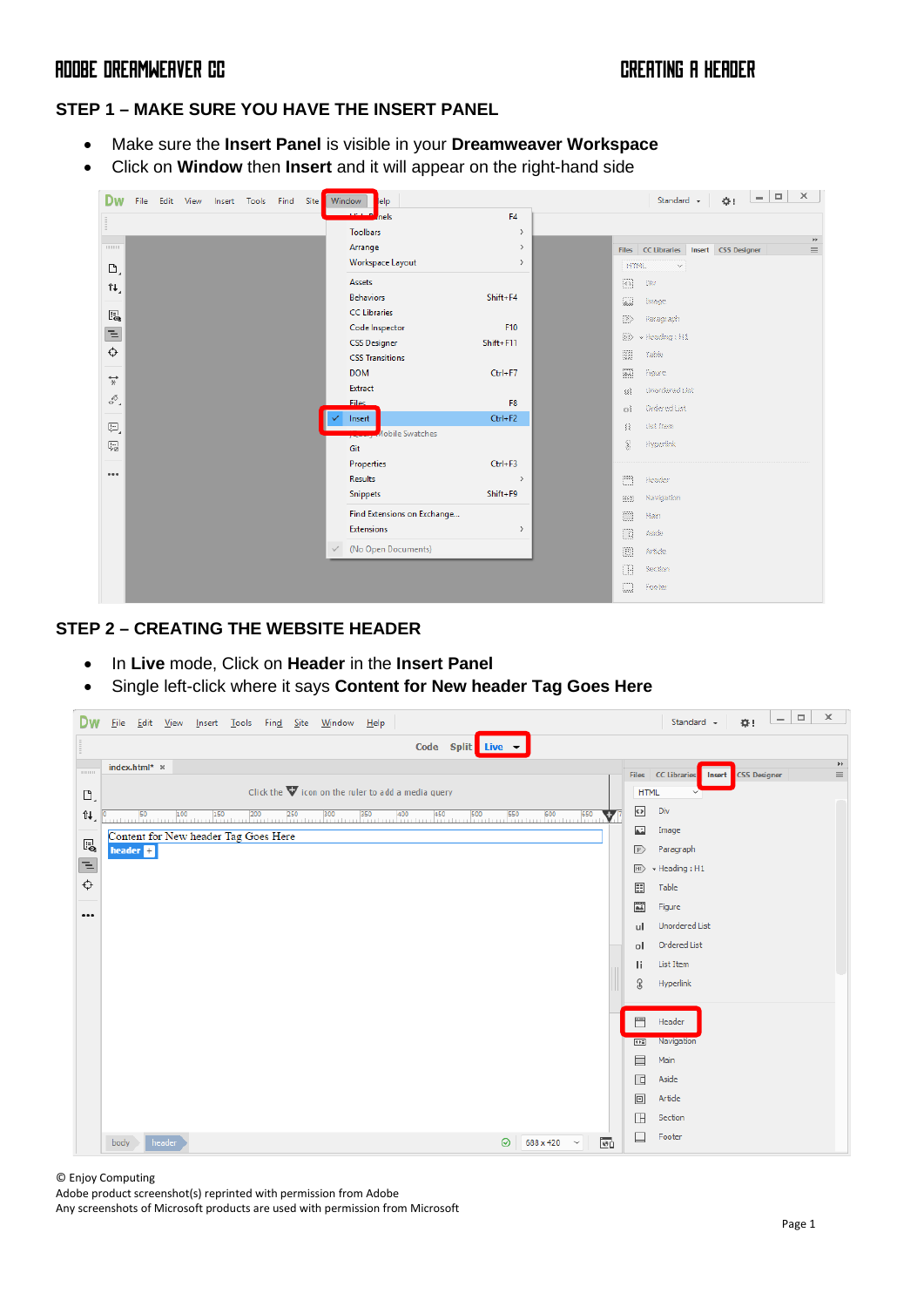## **OPTION 1 – ADDING AN IMAGE BANNER TO THE HEADER**

- **If** you have a website banner prepared you need to save it into your **assets** folder
- Left click once to edit the header, then highlight **Content for New header Tag Goes Here** and press the **Delete key** on your keyboard to remove the text you've just highlighted
- Left-click on **Image** in the **Insert Panel**, choose the **Nest** option then pick your banner file from the **Select Image Source** dialog box



*Keep in mind that if you have an image banner with a fixed size it will not resize on different devices so you could follow the steps below to create a banner using CSS…*

### **OPTION 2 – CREATING A BANNER USING CSS**

• With the **header** selected, choose the CSS Designer tab

|                      | File<br>Edit View Insert Tools<br>Find Site Window Help                                  | $\times$<br>$\Box$<br>$-1$<br>Standard +<br>0.5                                                   |
|----------------------|------------------------------------------------------------------------------------------|---------------------------------------------------------------------------------------------------|
|                      | Code Split Live $\blacktriangledown$                                                     |                                                                                                   |
| mmm<br>$\Box$        | index.html* x<br>Source Code<br>style.css*<br>▼                                          | $\rightarrow\,$<br>Files CC Libraries Insert<br><b>CSS Designer</b><br>$\equiv$<br>All<br>Current |
| $\Uparrow\downarrow$ | Click the $\nabla$ icon on the ruler to add a media query                                | + - Sources : style.css                                                                           |
|                      | 300 350 400 450 500 550 500<br>$50 \qquad \qquad 100$<br>$200$ $250$<br>150<br>$600$ 650 | ALL SOURCES                                                                                       |
| 喝                    | Content for New header Tag Goes Here                                                     | style.css                                                                                         |
| Έ                    | header <b>H</b>                                                                          | $+ -$ @Media<br><b><i><u>ULUUML</u></i></b>                                                       |
| $\Leftrightarrow$    |                                                                                          | $+ -$ Selectors                                                                                   |
|                      |                                                                                          | P Filter CSS Rules                                                                                |
|                      |                                                                                          | Select a CSS source and click on the + sign to add a selector.<br>$+ -$ Properties<br>Show Set    |
|                      | header<br>685 x 431<br>$\odot$<br>body<br>$\checkmark$<br>ग्वि                           | All Mode: Lists rules for entire document<br><b>DOM</b><br>Assets Snippets<br>$\equiv$            |
|                      |                                                                                          |                                                                                                   |

© Enjoy Computing

Adobe product screenshot(s) reprinted with permission from Adobe Any screenshots of Microsoft products are used with permission from Microsoft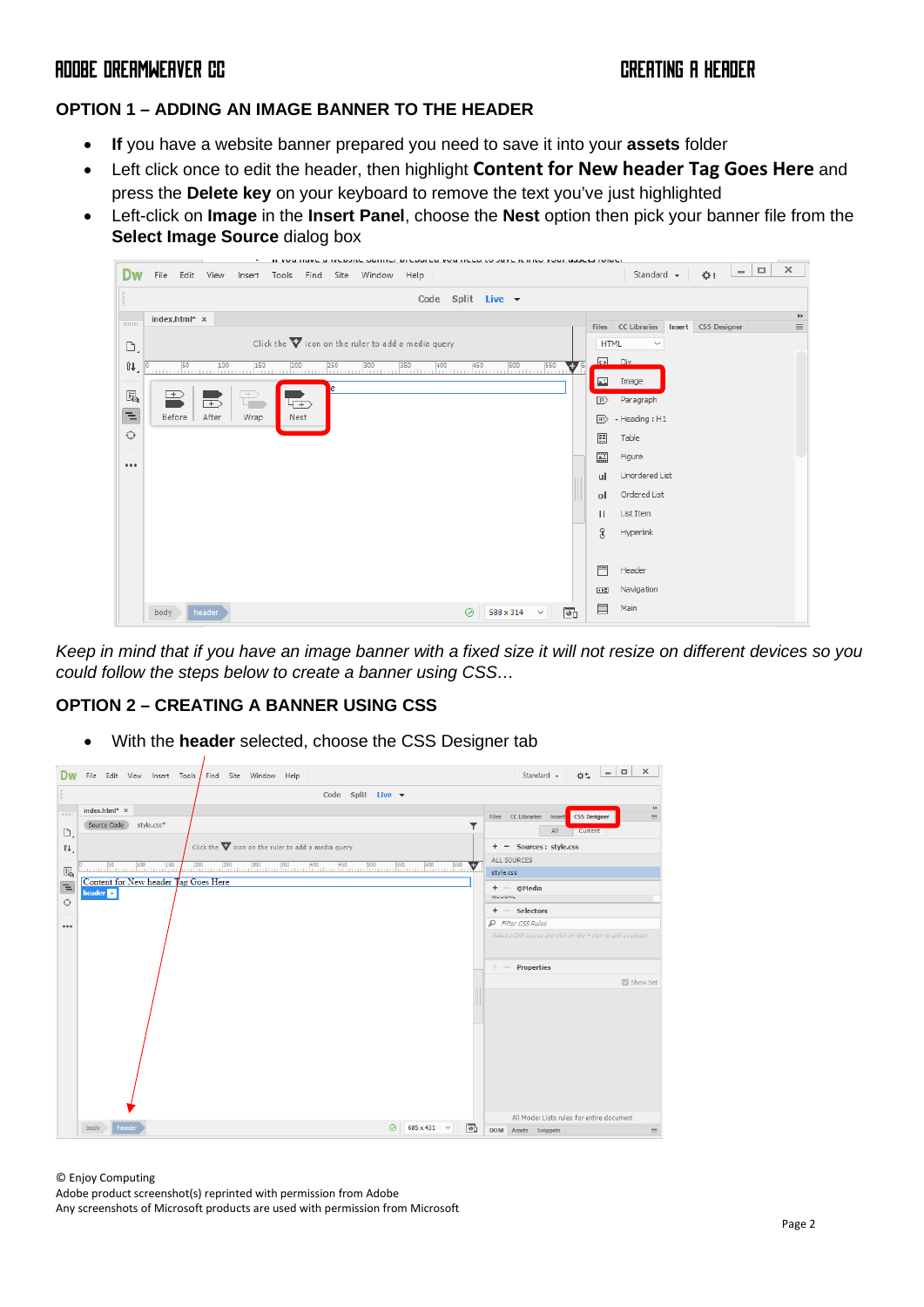• Press the **+** Selector and you will see body header appear *which will let you format the header*

|                                      | Edit View Insert Tools Find Site Window Help<br>File                  | $\times$<br>$\Box$<br>$\sim$<br>Standard +<br>0.5                   |
|--------------------------------------|-----------------------------------------------------------------------|---------------------------------------------------------------------|
|                                      | Code Split Live $\blacktriangledown$                                  |                                                                     |
| 00000                                | index.html* x                                                         | $\rightarrow$<br>Files CC Libraries Insert CSS Designer<br>$\equiv$ |
| D,                                   | Source Code<br>style.css*<br>T                                        | All<br>Current                                                      |
| î↓,                                  | Click the $\blacktriangledown$ icon on the ruler to add a media query | + - Sources : style.css                                             |
| $\overline{\mathbb{E}}_{\mathbb{Q}}$ | 550<br>500<br>600 650<br>$\frac{50}{2}$                               | ALL SOURCES<br>style.css                                            |
| $\equiv$                             | Content for New header Tag Goes Here<br>header <sup>1</sup>           | + - @Media: GLOBAL                                                  |
| $\Leftrightarrow$                    |                                                                       | + - Selectors                                                       |
| 000                                  |                                                                       | P Filter CSS Rules                                                  |
|                                      |                                                                       | body header                                                         |
|                                      |                                                                       |                                                                     |
|                                      |                                                                       | $+ -$ Properties<br>$\overline{\phantom{a}}$<br>Show Set            |
|                                      |                                                                       | - More                                                              |
|                                      |                                                                       | add property<br>: add value                                         |
|                                      |                                                                       |                                                                     |
|                                      |                                                                       |                                                                     |
|                                      |                                                                       |                                                                     |
|                                      |                                                                       |                                                                     |
|                                      |                                                                       |                                                                     |
|                                      | header<br>body ><br>$\odot$<br>685 x 431<br>$\check{~}$               | All Mode: Lists rules for entire document                           |
|                                      | $\overline{\mathbf{e}}$                                               | <b>DOM</b><br>Assets Snippets<br>$\equiv$                           |

- Now in the **Properties** section untick **Show Set** and find **background-color**
- Choose the colour you want for the header with the picker or type the hexadecimal code
- Left-click anywhere off it and the colour will set

|            |              | File Edit View Insert Tools Find Site Window Help                | Standard $\bullet$ $\bullet$ $\bullet$ $\bullet$ $\Box$<br>$\mathbf{x}$        |
|------------|--------------|------------------------------------------------------------------|--------------------------------------------------------------------------------|
|            |              | Code Split Live $\blacktriangledown$                             |                                                                                |
|            | 1111111111   | index.html* x                                                    | $\rightarrow\,$<br>Files CC Libraries Insert CSS Designer<br>$\equiv$          |
|            | $\mathbb{D}$ | Source Code<br>style.css*<br>Y                                   | All<br>Current                                                                 |
|            | î↓,          | Click the $\nabla$ icon on the ruler to add a media query        | + - Sources : style.css                                                        |
|            |              |                                                                  | ALL SOURCES                                                                    |
|            | $E_{\rm Q}$  | v                                                                | style.css                                                                      |
| $\equiv$   |              | Content for New header Tag Goes Here<br>header <b>H</b>          | + - @Media: GLOBAL<br><b>ULUUML</b>                                            |
| $\Diamond$ |              |                                                                  | $+ -$ Selectors                                                                |
|            | 0.0.0        |                                                                  | $\rho$ Filter CSS Rules                                                        |
|            |              |                                                                  | body header                                                                    |
|            |              |                                                                  |                                                                                |
|            |              |                                                                  | $+ -$ Properties                                                               |
|            |              |                                                                  | $\boxdot$ $\boxdot$ $\boxdot$ $\boxdot$ $\boxdot$<br>□ Show Set                |
|            |              |                                                                  | border-collapse $\cdot$ + + + + +                                              |
|            |              |                                                                  | border-spacing<br>$\sim 10$                                                    |
|            |              |                                                                  | <b>Background</b>                                                              |
|            |              |                                                                  | background-<br>$\frac{1}{2}$ #F70017                                           |
|            |              |                                                                  | color                                                                          |
|            |              |                                                                  | <b>Daexground=miage</b>                                                        |
|            |              |                                                                  | $\qquad \qquad \Box$<br>url Enter file path<br>gradient $\sqrt{\sqrt{2}}$ none |
|            |              |                                                                  | All Mode: Lists rules for entire document                                      |
|            |              | header<br>$685 \times 431$ $\sim$<br>body<br>$\odot$<br>$\Theta$ | <b>DOM</b> Assets Snippets<br>$\equiv$                                         |

© Enjoy Computing

Adobe product screenshot(s) reprinted with permission from Adobe

Any screenshots of Microsoft products are used with permission from Microsoft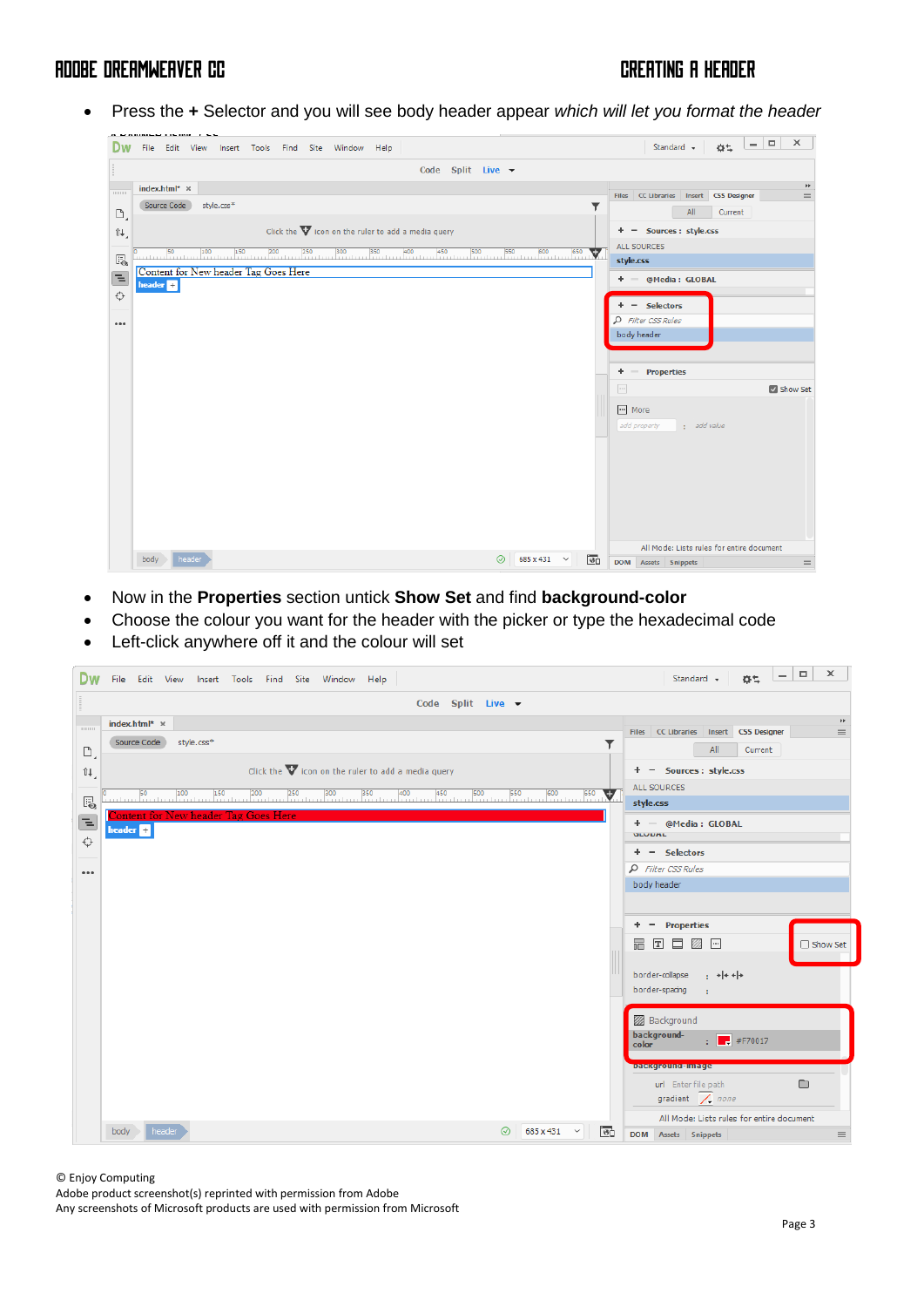• Now press the T button and change the text properties eg. colour, style, weight, size



### • If you want to use a gradient fill:

| Edit View Insert Tools Find Site Window Help<br>File                                                                                             | $-101$<br>$\mathbf{x}$<br>0.5<br>Standard +                                                                        |
|--------------------------------------------------------------------------------------------------------------------------------------------------|--------------------------------------------------------------------------------------------------------------------|
| Code Split Live $\blacktriangledown$                                                                                                             |                                                                                                                    |
| index.html* ×<br>mmm                                                                                                                             | $\blacktriangleright\blacktriangleright$<br>Files CC Libraries Insert<br><b>CSS Designer</b><br>$\equiv$           |
| Source Code<br>style.css*<br>D                                                                                                                   | T<br>All<br>Current                                                                                                |
| G Gradient control syntaxes that are not supported by Dreamweaver will be overwritten. See this article $\Box$ $\Box$<br>î↓<br>for more details. | + - Sources : style.css                                                                                            |
|                                                                                                                                                  | <b>ALL SOURCES</b>                                                                                                 |
| 喝<br>Click the $\nabla$ icon on the ruler to add a media query                                                                                   | style.css                                                                                                          |
| Έ                                                                                                                                                | + - @Media: GLOBAL<br>v<br><b>MLVUML</b>                                                                           |
| ♦<br><b>Content for New header Tag Goes Here</b>                                                                                                 | $+ -$ Selectors                                                                                                    |
| 0.0.0<br>body <b>Ell</b>                                                                                                                         | <b>Q</b> Filter CSS Rules                                                                                          |
|                                                                                                                                                  | body header                                                                                                        |
|                                                                                                                                                  |                                                                                                                    |
|                                                                                                                                                  | $+ -$ Properties                                                                                                   |
|                                                                                                                                                  | 回目<br>□ Show Set<br>盖<br>$\mathbb{Z}$ $\mathbb{Z}$<br><b>Background</b>                                            |
|                                                                                                                                                  | background-<br>$\frac{1}{2}$ #58449B                                                                               |
|                                                                                                                                                  | color                                                                                                              |
|                                                                                                                                                  | background-image                                                                                                   |
|                                                                                                                                                  | gradient (b) linear-gradient(180de<br>url Enter file nath                                                          |
|                                                                                                                                                  | background-                                                                                                        |
|                                                                                                                                                  | position<br>background-size                                                                                        |
|                                                                                                                                                  | background-dip                                                                                                     |
|                                                                                                                                                  | hackground-                                                                                                        |
| body<br>685 x 389<br>∞<br>$\checkmark$                                                                                                           | <u>All Model Eists Tuits Tor entire document</u><br>$\overline{\bullet}$<br><b>DOM</b> Assets Snippets<br>$\equiv$ |

### © Enjoy Computing

Adobe product screenshot(s) reprinted with permission from Adobe

Any screenshots of Microsoft products are used with permission from Microsoft